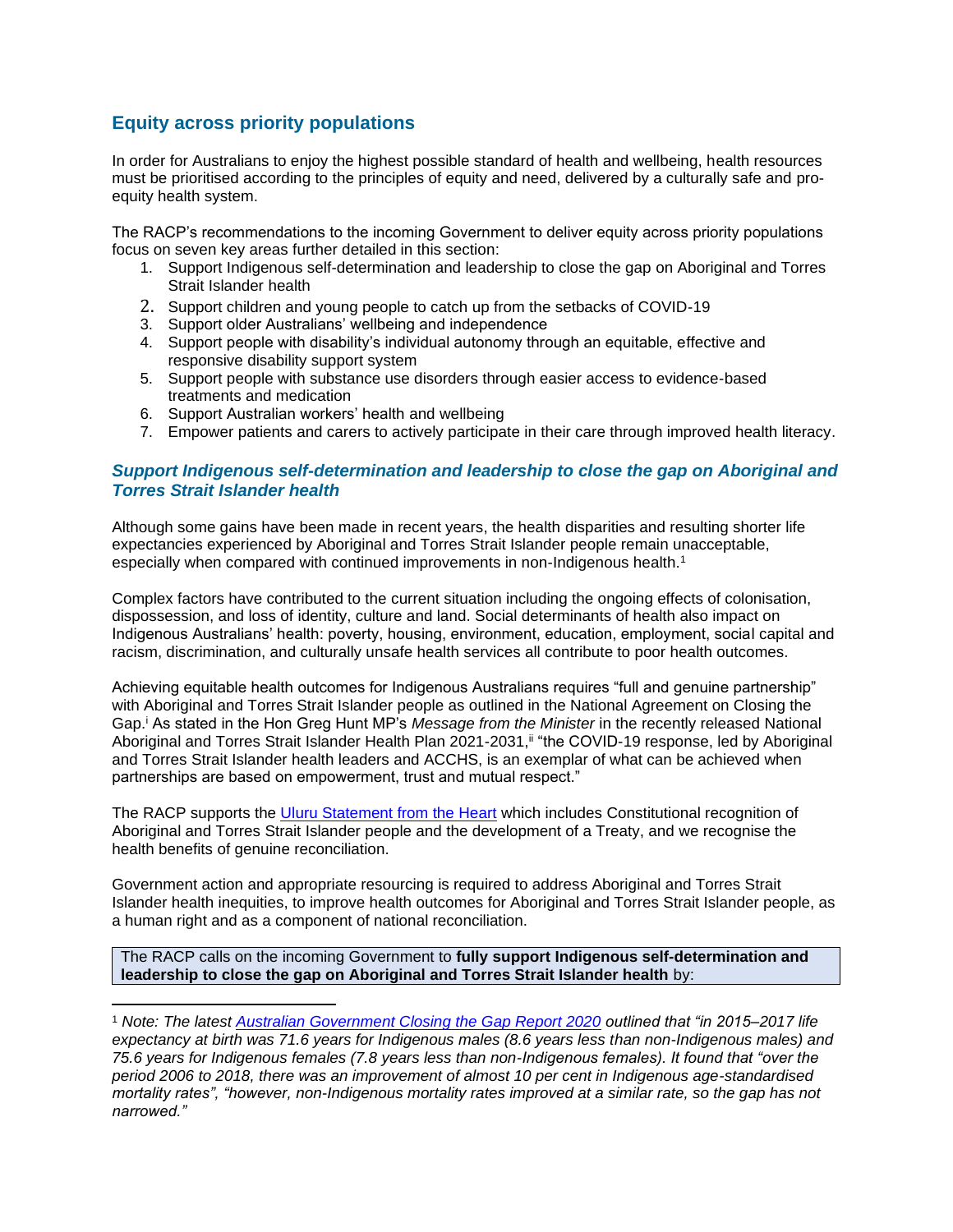- Committing to implement the Uluru Statement from the Heart recommendations which includes the Constitutional recognition of Aboriginal and Torres Strait Islander people, the development of a Treaty
- Committing to fully fund the effective implementation of the newly released National Aboriginal and Torres Strait Islander Health Plan 2021-2031.iii
- Continuing to fund and promote MBS Item 715 for Indigenous health check. This is a comprehensive preventative health assessment designed specifically to support the health needs of Aboriginal and Torres Strait Islander people to help identify risk factors for chronic disease to manage the good health of the patient.<sup>2</sup>

## *Support children and young people to catch up from the setbacks of COVID-19*

Whether it is the loss of education from missed face-to-face teaching, the emotional impact of reduced social connection with their peers, or the lack of access to sport and recreational activities, the COVID-19 pandemic has disrupted many parts of children's lives that contribute to their development, mental health and wellbeing.

We know that the impact has not been equal. COVID-19 has amplified existing inequalities across our communities, impacting most on children from low-socio-economic backgrounds, First Nations children, children from culturally diverse backgrounds, children with disability and children experiencing family violence.

The incoming Government must prioritise children and young people's health and wellbeing and their recovery from the setbacks of COVID-19 to put Australian kids and their futures back on track.<sup>3</sup>

The RACP calls on the incoming Government to **support children and young people to catch up from the setbacks of COVID-19** by:

- Appointing a National Chief Paediatrician to work with children, young people and families to provide clinical leadership and advocacy for their health and wellbeing.
- Establishing a National COVID-19 Taskforce to lead a recovery plan. The Taskforce should be co-led by the Chief Paediatrician and the National Children's Commissioner and children, young people and families need to have a strong voice in shaping the recovery plan.
- Funding and implementing the National Children's Mental Health and Wellbeing Strategy including the substantial expansion of mental health support for children, young people and their families, with a focus on prevention, equitable access, and national coordination.
- Increasing the Commonwealth funding for school support for students with disability or with learning difficulties and ensuring that additional learning support is evidence informed and enables children to re-engage with school and their peers.
- Implementing universal access to quality early childhood education programs for all three-yearolds. Early childhood education currently focuses on children aged 4-5 years, but evidence

<sup>2</sup> *Note on MBS Item 715: These health checks should include an assessment of the patient's physical, psychological, and social wellbeing. This could be a key tool in identifying early risk for obesity in Indigenous children as it is available to The Aboriginal and Torres Strait Islander Peoples Health Assessment is available to children between ages of 0 and 14 years. The 715 Health assessment can lead onto a number of MBS Item Number other Health Assessments and Management Plans such as follow-up Health Services provided by a Practice Nurse or Aboriginal and Torres Strait Islander Health Practitioner for an Indigenous Person who has received a health assessment (MBS ITEM 10987) and/or follow-up allied health service for people of Aboriginal or Torres Strait Islander descent including a dietician. Many of these follow-on item numbers can be made available on a calendar year up to 10 times at no cost to the patient or family.*

<sup>&</sup>lt;sup>3</sup> The RACP has recently launched the [Kids Catch Up Campaign](https://kidscatchup.org.au/) which calls on stakeholders including Government to "Make kids a top priority as we rebuild from the pandemic"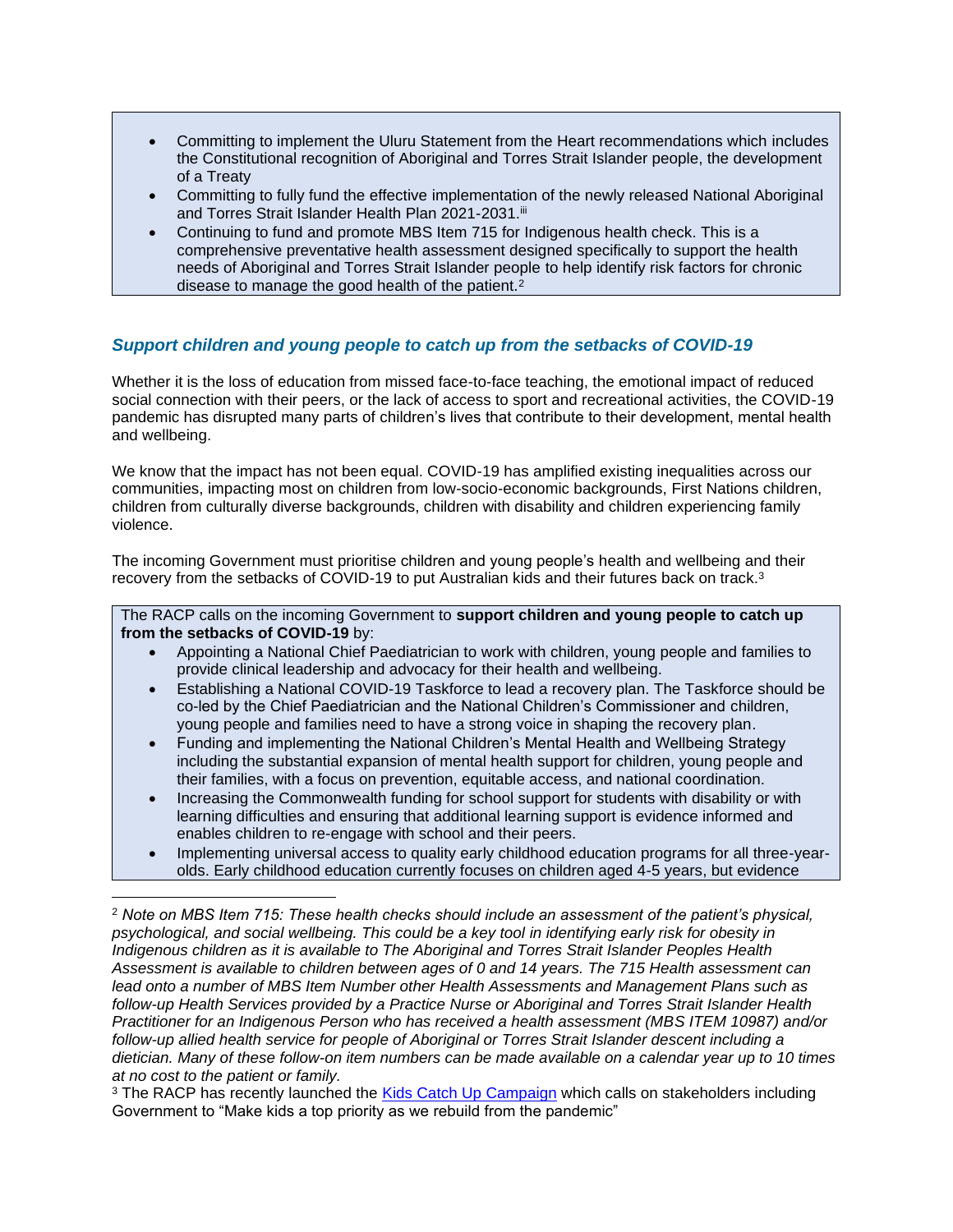shows the importance of including 3-year-old children, especially for children experiencing disadvantage.

• Restricting marketing of unhealthy diets to children and young people by establishing mandatory regulations to restrict the marketing of unhealthy diets to children and young people.

### *Support older Australians' wellbeing and independence*

The stated aims of the Australian aged care system are to promote the wellbeing and independence of older people (and their carers), by enabling them to stay in their own homes or by assisting them in residential care.<sup>iv</sup>

As recently highlighted by the findings of the Royal Commission for Aged Care Quality and Safety and by the significant loss of lives of aged care residents from COVID-19, the infrastructure of the aged care system is not resourced to meet present and future needs safely and effectively. Too many older Australians are not getting the support and care they need to enable them to live a decent quality of life with dignity.

#### The RACP calls on the incoming Government to **support older Australians' wellbeing and independence** by:

- Committing to urgently implementing the wide-ranging recommendations outlined in the Final Report of the Royal Commission for Aged Care Quality and Safety to provide care, dignity and respect for all order people living in Australia.
- Increasing the availability of Home Care Packages (HCPs) to eliminate delays in access which frequently lead to progressive impairment and loss of independence

## *Support people with disability's individual autonomy through an equitable, effective and responsive disability support system*

People with disability experience increased risk factors for health conditions, increased morbidity, and increased mortality and have poor mental and physical health compared to others in the community. Many of the health conditions that are experienced by people with disability across the life span are often unrecognised, misdiagnosed and poorly managed compared to the general population.

People with disability are more likely to live in poverty, have poor-quality or insecure housing, low levels of workforce participation and education, and be socially excluded or marginalised. They are particularly vulnerable to violence and discrimination. This disparity, along with ensuing stress to family members and carers, is unacceptable. Health care policies and programs should include specific consideration of how the needs of people with disability will be met.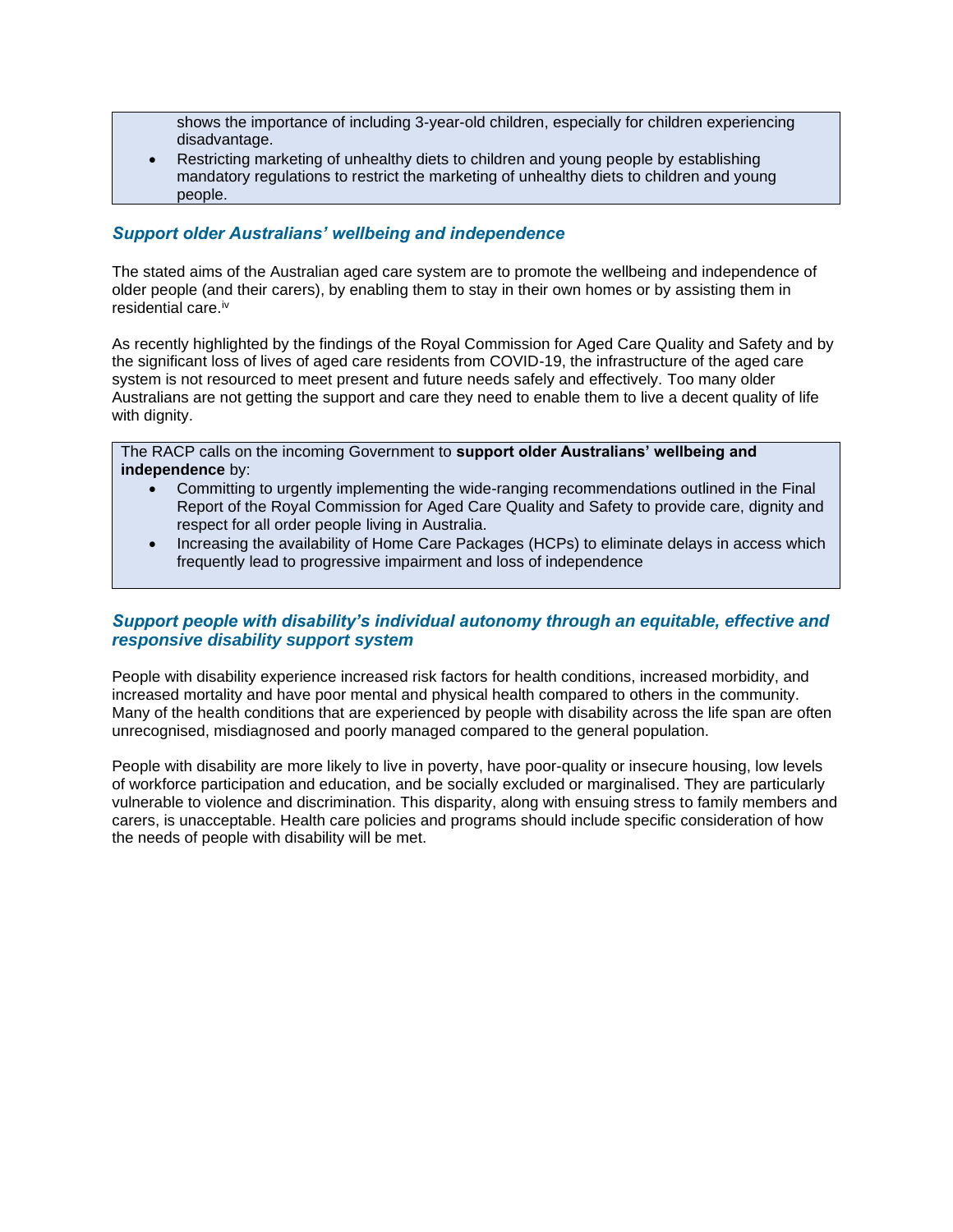The RACP calls on the incoming Government to **support people with disability's individual autonomy through an equitable, effective and responsive disability support system** by:

- Ensuring the NDIS remains appropriately funded and that full transparency is provided over future sustainability issues. Particular attention should be paid to improving linkage and communication between clients of and staff working in the health and disability sectors, including access to appropriate specialist disability management and rehabilitation services, discharge planning from hospital, disability training for physicians and other healthcare professionals and implementation of Australia's Disability Strategy 2021-2031.
- Providing appropriate funding for specialty complex care for young people living with disability to support continuity of care and access across settings, including in the community.
- Providing appropriate funding for people living with disabilities to be able to access specialist multidisciplinary rehabilitation services to assist in maintaining continued autonomy and wellness in the community.
- Ensuring the effective implementation of the [National Roadmap for Improving the Health of](https://www.health.gov.au/sites/default/files/documents/2021/08/national-roadmap-for-improving-the-health-of-people-with-intellectual-disability.pdf)  [People with Intellectual Disability](https://www.health.gov.au/sites/default/files/documents/2021/08/national-roadmap-for-improving-the-health-of-people-with-intellectual-disability.pdf)
- Funding the development of a comprehensive cultural competence framework for the National Disability Insurance Agency (NDIA) to help improve the experience of the NDIS for people from culturally and linguistically diverse communities including Aboriginal and Torres Strait Islander people.

### *Support people with substance use disorders through easier access to evidence-based treatments and medication*

The consumption of alcohol and other drugs is widespread in Australia and substance use disorders affect around 1 in 20 Australians. *V* Those working in the alcohol and other drug sector have consistently highlighted the severe shortages of treatment services in Australia over decades. The current system is estimated to leave up to half a million Australians without access to the treatment services they need to effectively address their substance use disorder.<sup>vi</sup> It estimated that the alcohol and other drug treatment system needs a boost of at least \$1 billion per yearvii if it is to address this unmet demand.

The extensive disruptions caused by the COVID-19 pandemic are likely to have exacerbated and led to increased problematic alcohol and other drugs use amongst the many Australians who are struggling. This makes the need for increased funding for effective treatment services and evidence-based harm reduction measures in the alcohol and other drugs sector even more pressing.

The RACP calls on the incoming Government to **support people with substance use disorders through easier access to evidence-based treatments and medication** by:

- Investing adequately in the prevention and treatment of harms arising from the misuse of alcohol and other drugs, including enhanced services as critical parts of the general and mental healthcare systems and better more accessible treatment options.
- Committing funding for increased access and affordability of opioid pharmacotherapies for people with opioid dependency, including by permanently establishing COVID-era changes to the delivery of medication assisted treatment of opioid dependence as set out in the [Interim](https://www.racp.edu.au/docs/default-source/news-and-events/covid-19/interim-guidance-delivery-of-medication-assisted-treatment-of-opiod-dependence-covid-19.pdf?sfvrsn=e36eeb1a_4)  [Guidance endorsed by the RACP, the RANZCP, the RACGP and the Pharmaceutical Society](https://www.racp.edu.au/docs/default-source/news-and-events/covid-19/interim-guidance-delivery-of-medication-assisted-treatment-of-opiod-dependence-covid-19.pdf?sfvrsn=e36eeb1a_4)  [of Australia.](https://www.racp.edu.au/docs/default-source/news-and-events/covid-19/interim-guidance-delivery-of-medication-assisted-treatment-of-opiod-dependence-covid-19.pdf?sfvrsn=e36eeb1a_4)<sup>viii</sup>
- Continuing funding for free take-home naloxone medication to consumers, friends and family. This should be done through the expansion of the Commonwealth take-home naloxone pilot<sup>ix</sup> to continue permanently for all of Australia.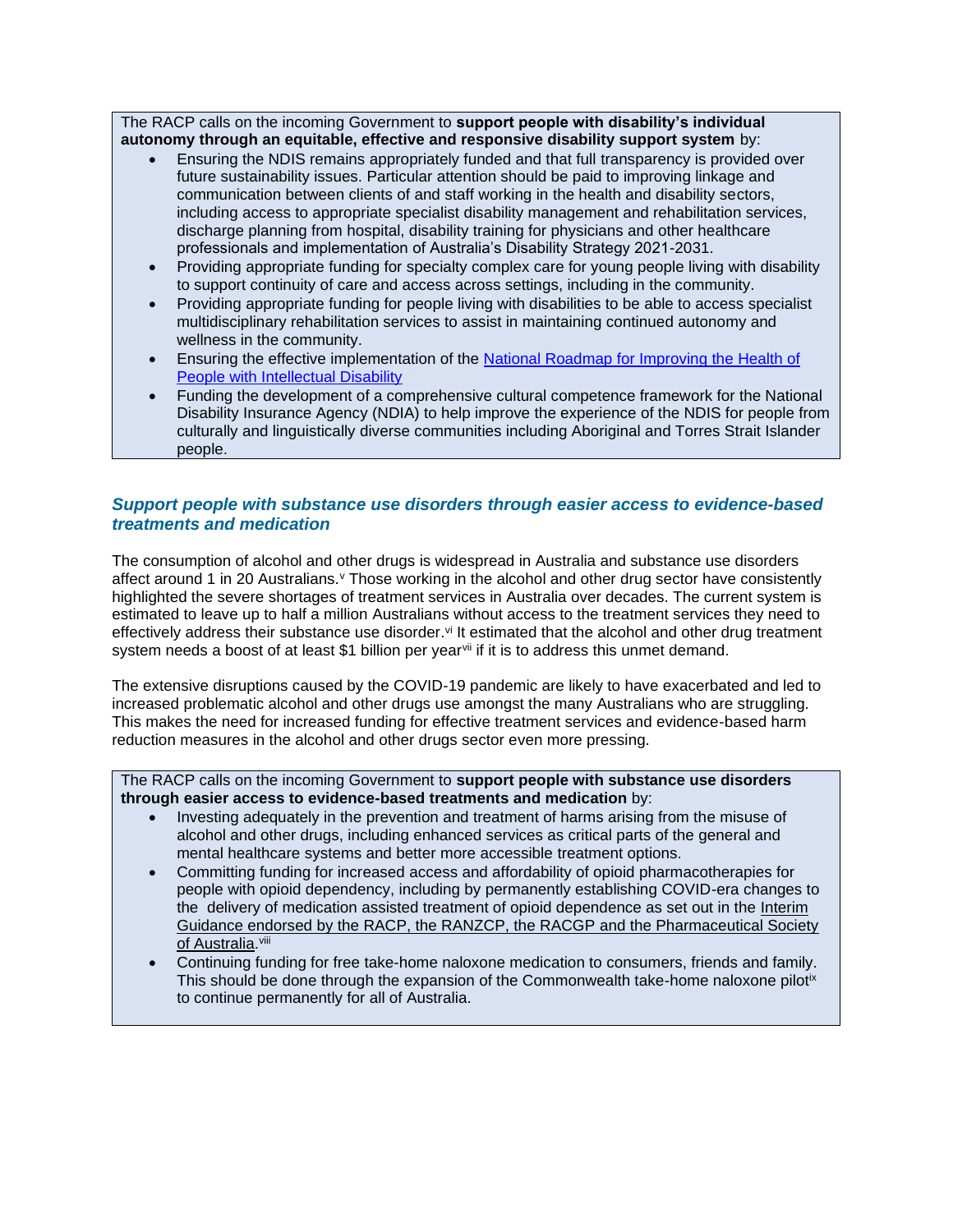# *Support Australian workers' health and wellbeing*

Supporting the health of the workforce is essential to maintain a functioning and healthy economy and society.

This requires the Government to implement effective programs for preventive health and return to work to maintain Australia's workforce and ensure workers are safe at work.

The RACP calls on the incoming Government to **support Australian workers' health and wellbeing** by:

- Establish a National Workplace Health Unit to provide guidance and support to Australian workplaces to assess, control and monitor risks to workplace health and wellbeing, and optimise programmes to positively promote good health at work<sup>4</sup> and positive return to work outcomes. The unit should focus on health risks, as these can often go unrecognised compared to safety risks at work.
- Providing ongoing funding for the implementation of the recommendations from the [National](https://www1.health.gov.au/internet/main/publishing.nsf/Content/ohp-nat-dust-disease-taskforce.htm)  [Dust Disease Taskforce,](https://www1.health.gov.au/internet/main/publishing.nsf/Content/ohp-nat-dust-disease-taskforce.htm) including operationalising the National Occupational Respiratory Disease Registry and establishing a dedicated cross-jurisdictional governance mechanism with clinical leadership to oversee implementation.

## *Empower patients and carers to actively participate in their care through improved health literacy*

Health literacy is an essential building block to empowering consumer and carers to make informed decisions about their care. Low levels of health literacy are linked to worse health outcomes and adverse health behaviours such as lower engagement with health services including preventive health services, higher hospital re-admission rates, poorer understanding of medical instructions and lower ability to selfmanage care.<sup>x</sup>

The RACP calls on the incoming Government to **empower patients and carers to actively participate in their care through improved health literacy** by:

- Allocating funding to make health information and systems more responsive and accessible to consumers and carers with varying levels of health literacy and ensure health-related information is available and accessible to communities of diverse culture and linguistical backgrounds.
- Designing and funding initiatives to improve consumer and carer health literacy including social and interactive skills through measures to improve digital literacy
- Investing in improving the health literacy of support health care workers, prioritising strategies for disability support workers, including those who are part of the intellectual disability support workforce.

<sup>&</sup>lt;sup>i</sup> Closing the Gap website:<https://www.closingthegap.gov.au/national-agreement> [last accessed 03/03/2022]

<sup>4</sup> As defined by RACP's Australasian Faculty of Occupational and Environmental Medicine's (AFOEM) Health Benefits of Good Work ™ initiative.; [https://www.racp.edu.au/advocacy/division-faculty-and](https://www.racp.edu.au/advocacy/division-faculty-and-chapter-priorities/faculty-of-occupational-environmental-medicine/health-benefits-of-good-work)[chapter-priorities/faculty-of-occupational-environmental-medicine/health-benefits-of-good-work](https://www.racp.edu.au/advocacy/division-faculty-and-chapter-priorities/faculty-of-occupational-environmental-medicine/health-benefits-of-good-work) [last accessed 16/03/2022]